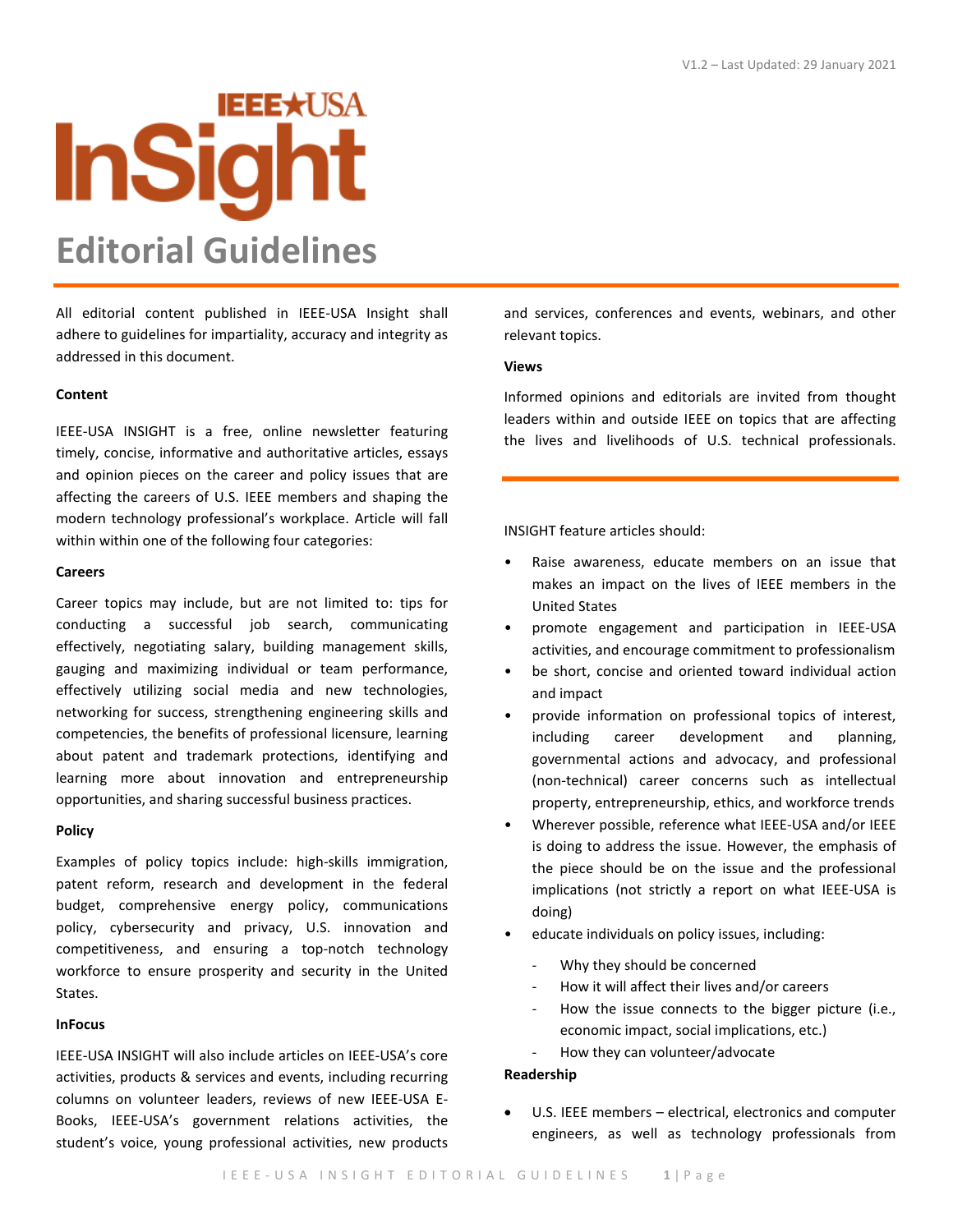industry, academia and government, and readers with an interest in career and technology policy in the United States

- Content is distributed each month via e-mail update to all U.S. IEEE members (205,000) as part of the IEEE-USA Insight Email Update
- INSIGHT's predecessors Today's Engineer and IEEE-USA in ACTION -- averaged more than 80K and \_\_ unique visitors per month, respectively
- Content is open to non-members, i.e., anyone with an interest in professional or policy issues involving technology or technology professionals

# **Submitting Content to INSIGHT**

INSIGHT content is written by IEEE volunteers, IEEE-USA staff, freelance writers, as well as other like-minded technology professionals who submit content for consideration. INSIGHT welcomes all bylined articles and contributions, including Letter-to-the-Editor-style opinion pieces.

# **Author Responsibilities**

Unless otherwise agreed, manuscripts submitted for publication should be original work submitted to a single IEEE publication. It should not have been previously published, except by special arrangement, and should not be under consideration for publication elsewhere.

IEEE assumes that material submitted to its publications is properly available for general dissemination for the readership of those publications. It is the responsibility of the authors, not the IEEE, to determine whether disclosure of their material requires the prior consent of other parties and, if so, to obtain it. If an author uses charts, photographs, or other graphics from previously printed material, he or she is responsible to obtain written permission to use the material in his or her manuscript.

Statements and opinions given in work published by the IEEE are the expressions of the authors. Responsibility for the contents of published articles rests upon the authors, not the IEEE.

A clear distinction shall be made for the reader between featured articles and opinion pieces. Articles that contain opinion or personal interpretation must be clearly identified with either a pre-pended "Opinion" header or a clearly worded disclaimer  $-$  in some cases, both may appear. Viewpoints expressed are those of the authors and do not necessarily reflect the views or the policies of IEEE or IEEE-USA.

## **Exclusivity and Copyright**

Submission of a manuscript to INSIGHT for publication signifies the author's agreement to assign copyright or grant a license to INSIGHT. [NOTE: Authors may be required to complete the [IEEE Copyright and Consent form](http://www.ieee.org/publications_standards/publications/rights/copyrightmain.html#sect1) prior to publication in INSIGHT]

## **Acceptance for Publication**

Submissions are published at INSIGHT's discretion. Editors will review each contribution and accept, return to the author for revision, or reject the article. All submissions accepted for publication by INSIGHT will be acknowledged via e-mail prior to publication.

# **Technical requirements**

To facilitate production, all editorial contributions to INSIGHT shall be submitted in electronic format as a Word document or text file. Other word processing programs may be used, so long as they are compatible with MS Word. Contributions submitted via email should be sent as an attachment to the email, not in the body of the message. Contributions submitted via disk or CD must be formatted for use on a PC (i.e., no Macintosh formatted media will be accepted) and indicate which word-processing program was used to create the manuscript. Your disk will not be returned.

Include name and contact information, including email address, of the original author (and source, if different) when submitting manuscripts to INSIGHT.

# **Deadlines**

IEEE-USA InSight is published on an ongoing basis, with new content added every week. Unless given a specific deadline, authors may submit content at any time to IEEE-USA InSight Managing Editor Greg Hill, IEEE-USA Publishing Manager Georgia Stelluto or one of the IEEE-USA InSight Editorial Advisory Subcommittee members for consideration. The editors will provide a tentative publication time frame and provide updates via email concerning the status of the submission. Whenever possible, the editors ask for at least two weeks lead time to review, edit, format and schedule articles for publication. However, articles may be fast-tracked to publication through an expedited review process, when required.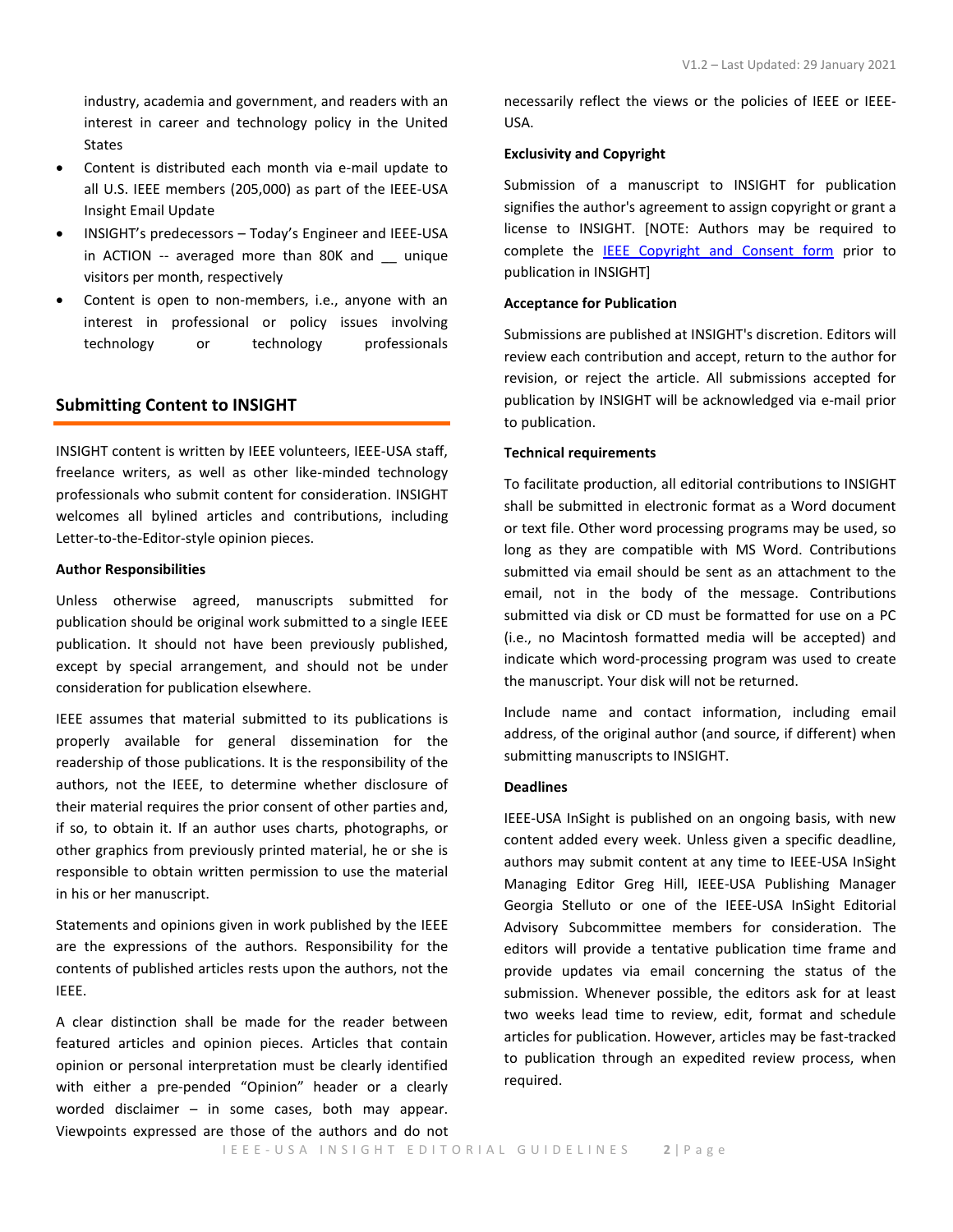Authors unable to meet an assigned story deadline for any reason should contact his or her assigned editor as soon as possible. Deadline extensions are possible, but advance notice is required so that the editor has time to fill the space held for the subject article.

# **Submission Guidelines Basics**

Please submit the following elements with your manuscript to INSIGHT Managing Editor Greg Hill at [g.hill@ieee.org:](mailto:g.hill@ieee.org)

- A. An electronic MS Word or Rich Text file
- B. Images/graphics should be sent as separate attachments and labeled fig1, fig2, etc. (jpg, gif, png are the preferred format)
- C. Electronic files of each of your figures in their original format, named fig1, fig2, etc.
- D. A signe[d IEEE Copyright Release Form,](http://www.ieee.org/publications_standards/publications/rights/copyrightmain.html#sect1) if requested
- E. Author contact information

# **Style**

- Length for feature articles should be approximately 500- 1,500 words in length. Longer articles are acceptable, but IEEE-USA reserves the right to edit content, as necessary
- Follow AP Style
- Include a title and subheads
- Third person is preferred, but first or second (I, you, or we) are acceptable in some cases
- Avoid passive tense
- Use clear, straightforward English
- Spell out acronyms or abbreviations the first time you use them
- Define all jargon
- Pull out items of interest in sidebar material
- Articles should not explicitly promote the products or services of authors who represent vendors of said products
- Every effort must be made to assure that news content is accurate, free from bias and in context, and that all sides are presented fairly
- Editorials, analytical articles and commentary will be held to the same standards of accuracy with respect to facts as news reports
- All bylined submissions should be accompanied by an **author's biography** of no more than 75 words
- Include charts, graphs, diagrams, photographs, illustrations, cartoons, etc. to break up text
- Suggested captions and credits should accompany suggested artwork
- Original artwork (charts, graphs, images) should be supplied separately from the Word file. However, artwork can be embedded in Word document to show placement.
- A permission statement for use must accompany original photographs or illustrations
- Use of hotlinks to related external sites and articles is encouraged. However, IEEE-USA reserves the right to remove links to content that presents a conflict of interest or is deemed otherwise unsuitable for publication in INSIGHT

# **Quotations and References**

Readers should be able to assume that every word between quotation marks is what the speaker or writer said. INSIGHT will correct spelling, capitalization and grammar errors within a quotation, and will provide definitions for abbreviations and initializations. If a subject's grammar or taste is unsuitable, quotation marks should be removed and the awkward passage paraphrased. Unless the writer has detailed notes or a recording, it is usually wise to paraphrase long comments, since they may turn up worded differently on television or in other publications. Attribution facts gathered by any other organization must be attributed to that organization. Credit shall be given to the source of any material referenced by an author, including any material from websites, newspapers, magazines, books and broadcasts, as well as news agencies.

## **Reference Listing**

A numbered list of references may be provided at the end of the article as a separate page or pages of the manuscript. The list should be arranged in the order of citation in text, not in alphabetical order. List only one reference per reference number.

Each reference number should be enclosed by square brackets. In text, citations of references may be given simply as "in [1]," rather than as "in reference [1]." Similarly, it is not necessary to mention the authors of a reference unless the mention is relevant to the text. It is almost never useful to give dates of references in text. These will usually be deleted by staff editors if included. Please do not use a word processor's automatic numbering feature.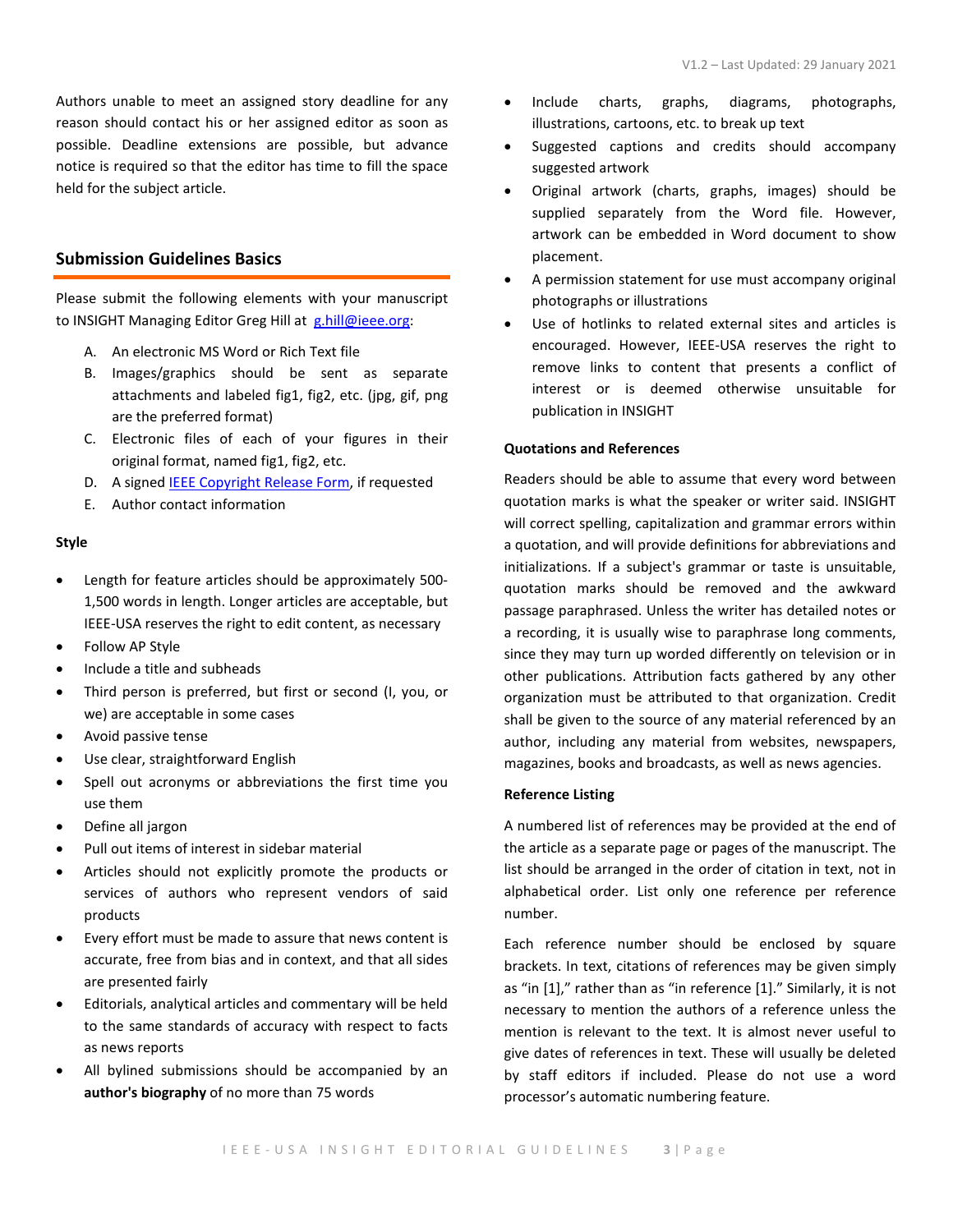Sample correct formats for various types of references are as follows.

# *Books*:

[1] O.T. Zimmerman and I. Lavine, *Conversion Factors and Tables*, Dover, NH: Industrial Research Service, 1961.

[2] G.O. Young, "Synthetic structure of industrial plastics," in *Plastics, vol. 3, Polymers of Hexadromicon*, J. Peters, ed., 2nd ed., New York: McGraw Hill, 1964, pp. 15-64.

## Periodicals:

[3] M.A. McHenry and D.C. Chang, "Coupled-mode theory of two non-parallel dielectric wavelengths," *IEEE Trans. Microwave Theory Tech*., vol. 43, pp. 1469-1475, Nov. 1994.

# *Articles from published conference proceedings:*

[4] D.B. Payne and J.R. Stern, "Wavelength-switched passively coupled single-mode optical network," in Proc. IOOC-ECOC '85, 1985, p. 585.

# *Papers presented at conferences (unpublished):*

[5] D. Ebehard and E. Voges, "Digital single sideband detection for interferometric sensors," presented at 2nd Int. Conf. Optical Fiber Sensors, Stuttgart, F.R.G., 1984.

#### *Technical reports:*

[6] E.E. Reber, R.L. Mitchell, and C.J. Carter, "Oxygen absorption in the earth's atmosphere," Aerospace Corp., Los Angeles, CA, Tech. Rep. TR-0200 (4230-46)-3, Nov. 1968.

## **References–Electronic Sources**

The guidelines for citing electronic information as offered below subscribes to the International Standards Organization (ISO) documentation system.

# *Journal Articles:*

Author, Title, Journal [Type of medium], volume (issue), pagination if given, (year, month). Available: Directory: File:

Example:

[1] R. Lazarus, "Self-similar solutions for converging schocks and collapsing cavities," IEEE Trans. Plasma Sci., [online], vol. 21, (no. 4), pp. 876-880, (Aug. 1993), Available http://www.halcyon.com/ pub/journals/21ps04-lazarus.

# *Material Obtained Through Loose-Leaf, Computer, or Information Service*s

References to material obtained through computer services or information services are treated like first references to original printed material except that the usual information is followed by the name of the service, the name of the service provider, and the accession or identifying numbers within the service.

#### Example:

[2] R. J. Vidmar, "On the use of atmospheric plasmas as electromagnetic reflectors," IEEE Trans. Electromag. Compat., vol. 21, no. 3, pp. 238-244, Aug. 1992. Dialog, ERIC, ED 152318.

# *Computer Programs and Electronic Documents*

The ISO recommends that capitalization follow the accepted practice for the language or script in which the information is given.

#### Example:

[3] S. H. Gold, "Study of gain in C-band deflection cavities," in Computer Knowledge [electronic bulletin board], s.l. July 2 1993-; [cited Dec. 12, 1993], Available listserv@NETFIN. BITNET.

[4] R. Chew, "A comparison of RF electrode models," in MD Net [database online], Bethesda MD; National Library of Medicine, 1994 [cited Nov. 1994]. Identifier no. D000162 [52 lines].

[5] D. Shamlo, "Electronic marketing and identifying techniques," in Electronic Guide [database online]. New York: Computer Wire, 1989 [updated May 23, 1989; cited March 12, 1992].

Accession no. 004082; NO=RE436. 4 screens. Available from DIALOG Information Services, Inc., Palo Alto, CA.

#### **Fact-Checking**

Writers submitting work to INSIGHT are accountable in the first instance for their own accuracy and may, in some cases, be solely responsible for fact-checking. Writers are responsible for verification of all facts prior to submitting